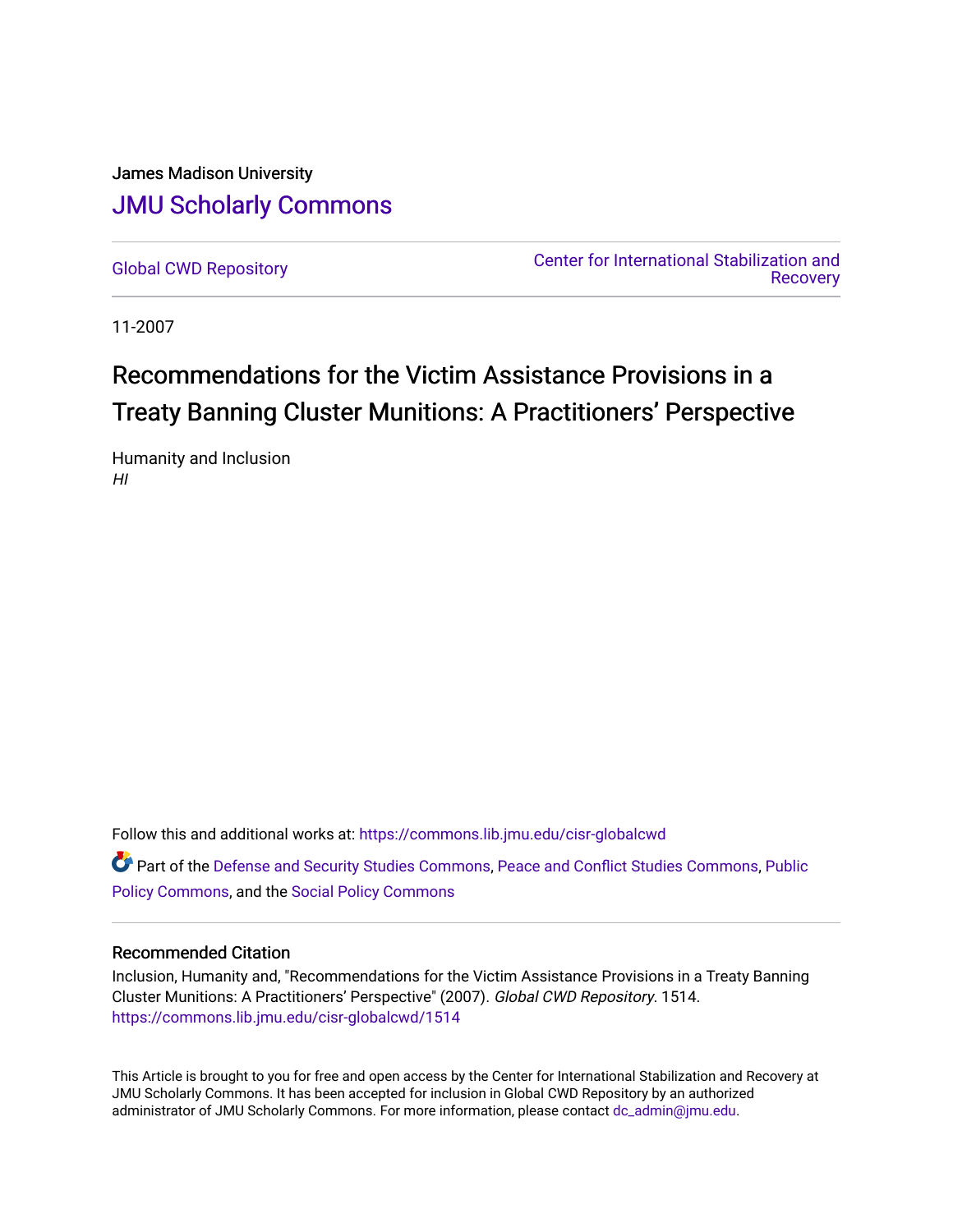*This document is the result of an electronic discussion and workshop through which Handicap International and other civil society and international organizations found common recommendations for the victim assistance provisions in a treaty banning cluster munitions. The group sincerely hopes that the States will be inspired by this document to ensure that as negotiations go forward, redress for the humanitarian impact of cluster munitions on individuals and communities will be at the core of the process.*



# **Recommendations** for the victim assistance provisions in a treaty banning cluster munitions: a practitioners' perspective





ISBN 13 : 978-2-909064-85-7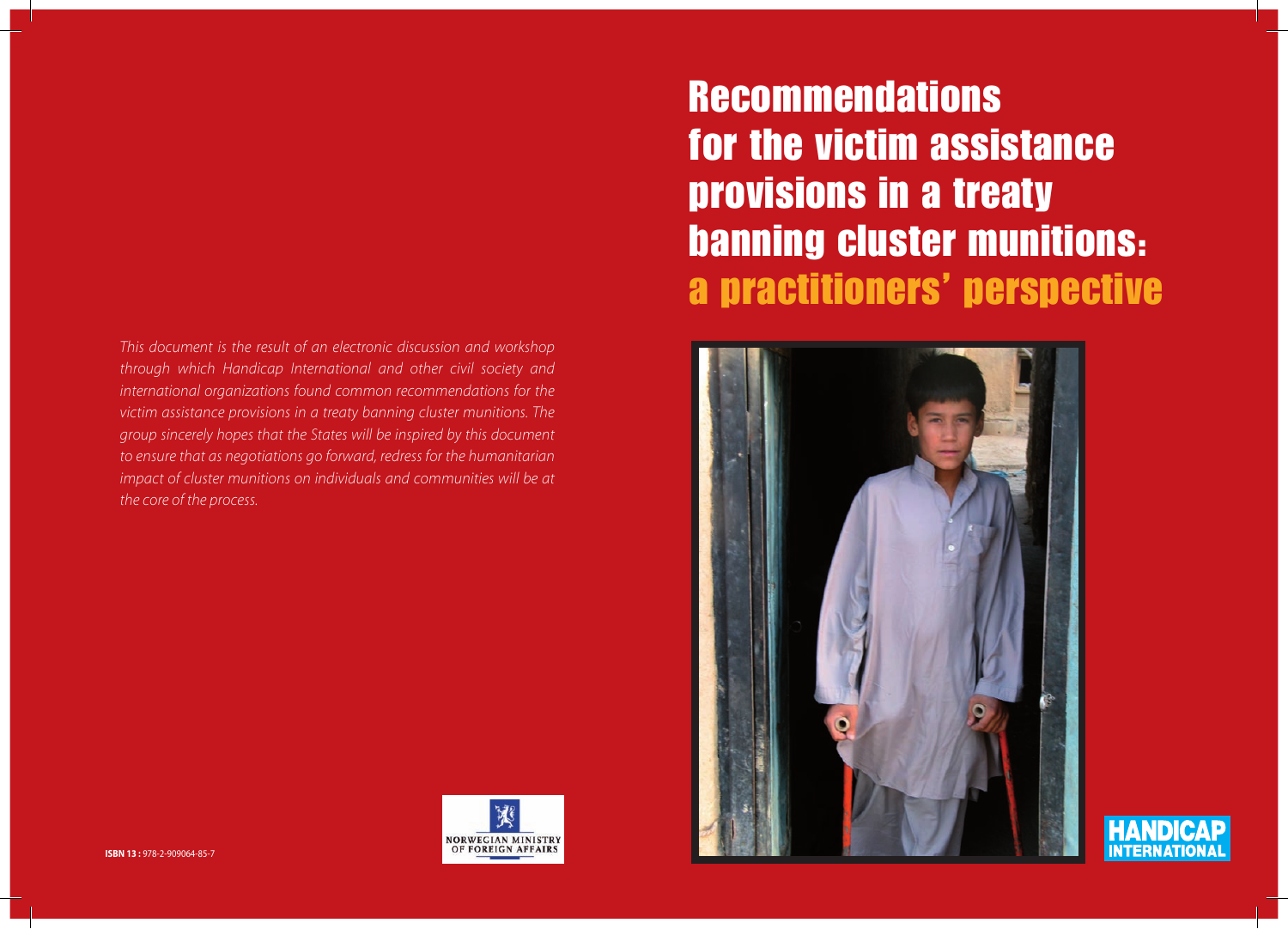*The cover photo is that of Hamid, an 11 years old boy from Afghanistan.. In 2003, an attack on a nearby military camp missed its target and dropped its cluster bomb on the playground where Hamid was playing soccer. 26 persons were killed; Hamid lost his right leg. In spite of his difficulties, his school results are very good; he dreams of becoming a doctor. This will only be possible if access to assistance is readily available to him, in all areas of his life.*

#### *Funded by the Norwegian Ministry of Foreign Affairs*

© November 2007, Handicap International All rights reserved

**Photo credits cover** © J.F. Trani / Handicap International

**Layout and Design** F. Escoffier / NJmc

**Publisher** Handicap International

*For additional information : www.clusterbombs.org*

### To contact Handicap International

#### Belgium

67, rue de Spa 1000 Bruxelles Tel.: + 32 (0) 2 280 16 01 Fax: + 32 (0) 2 230 60 30 E-mail: headoffice@handicap.be www.handicap-international.be

#### Canada

1819, boulevard René-Lévesque Ouest Bureau 401 – Montréal (Québec) H3H 2P5 Tel.: + 1 514 908 28 13 Fax: + 1 514 937 66 85 E-mail: info@handicap-international.ca www.handicap-international.ca

#### France

14, avenue Berthelot 69361 Lyon Cedex 07 Tel.: + 33 (0)4 78 69 79 79 Fax: + 33 (0)4 78 69 79 94 E-mail: contact@handicap-international.org E-mail: hi-uk@hi-uk.org www.handicap-international.fr

#### **Germany**

Ganghofer str. 19 80339 Munich Tel.: + 49 (0) 89 547 606 00 Fax: + 49 (0) 89 547 606 20 E-mail: info@handicap-international.de www.handicap-international.de

### www.sousmunitions.org / www.clusterbombs.org

Luxembourg

140, rue Adolphe Fischer 1521 Luxembourg Tel.: + 352 42 80 60 Fax: + 352 26 43 10 60 E-mail: hilux@pt.lu www.handicap-international.lu

#### Switzerland

11, avenue de Joli-Mont 1209 Genève Tel.: + 41 (0) 22 788 70 33 Fax: + 41 (0) 22 788 70 35 E-mail: contact@handicap-international.ch www.handicap-international.ch

#### United Kingdom

Waterman House – 101-107 Chertsey Road Woking, Surrey, GU21 5BW Tel.: + 44 (0) 870 774 37 37 Fax: + 44 (0) 870 774 37 38 www.handicap-international.org.uk

#### United-States

6930 Carroll Avenue - Suite 240 Takoma Park, MD 20912-4468 Tel.: + 1 301 891 2138 Fax: + 1 301 891 9193 E-mail: info@handicap-international.us www.handicap-international.us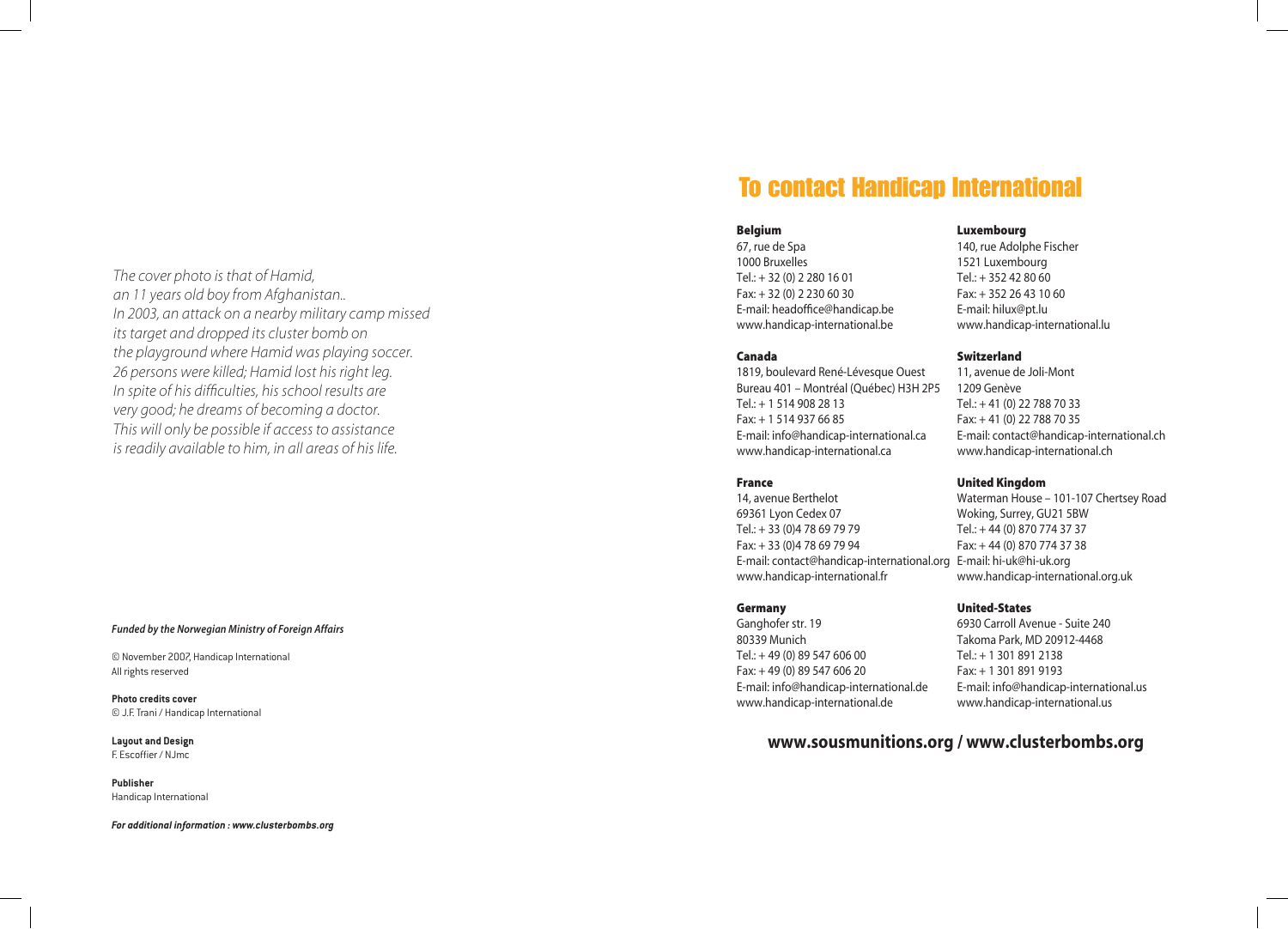## **Recommendations** for the victim assistance provisions in a treaty banning cluster munitions: a practitioners' perspective

Report from a discussion group and workshop Paris, France October 29th, 2007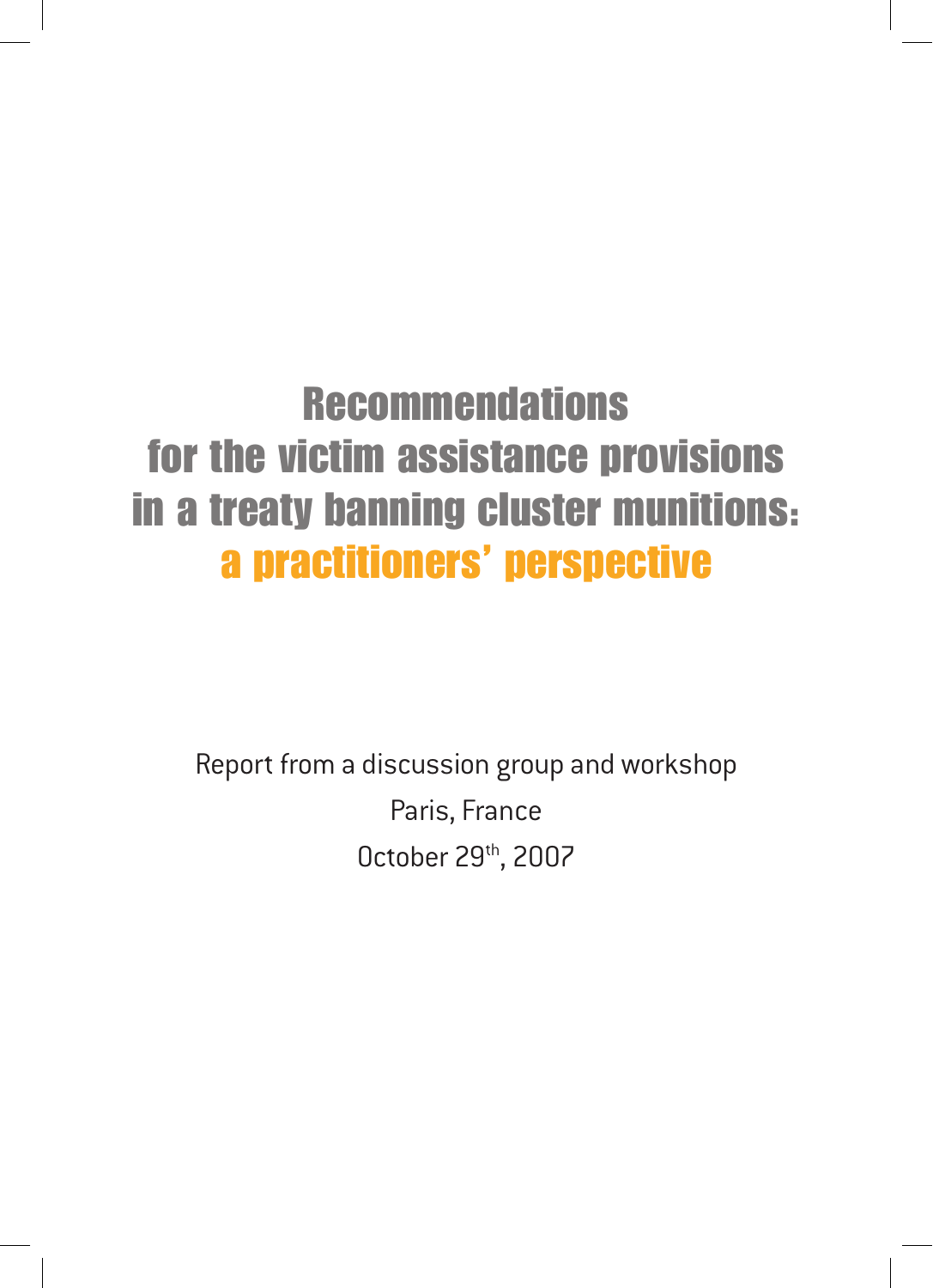### Executive Summary

As the Oslo process to ban cluster munitions is successfully moving forward, the Cluster Munition Coalition and international organizations continue working alongside leading governments to ensure the treaty will be comprehensive and effectively respond to the expectations of those who have suffered from the consequences of cluster munition use around the world.

With the aim of contributing to the Oslo process, Handicap International launched an initiative with civil society and international organizations to find common recommendations for the victim assistance provisions in a treaty banning cluster munitions. Together we shared our experience in affected countries and our lessons learned, exchanging ideas through

an electronic discussion forum and then meeting in a practitioners' workshop in Paris. Colleagues from Afghanistan, Cambodia, Iraq, Lebanon, Tajikistan and Uganda participated in these exercises along with practitioners from a variety of backgrounds experienced in working on victim assistance programs in mine and cluster munition affected countries.

This document presents what this group believes should be included in a future treaty to ensure that its implementation will respond to the needs and rights of cluster submunition victims. A summary of our main recommendations, which are detailed in the next sections of this document, is as follows:

#### **Recommendations for the victim assistance provisions of a future treaty banning cluster munitions**

- 1. Victim assistance should be recognized as a core obligation for State Parties. It should be addressed in a stand-alone article, the preamble, general obligations, definitions, international cooperation and assistance, and transparency measures.
- 2. The preamble should include a reference to the highest standards of international human rights and international humanitarian law, as well as to principles such as the full and effective participation of survivors, non discrimination, accessibility, equality of opportunity, equality between men and women, and linkages between victim assistance and development programs and policies.
- 3. Victim assistance is the primary responsibility of the affected State, which is responsible for the well-being of all of persons within its territory, and for establishing, enforcing and implementing laws and policies.
- 4. It should be explicitly recognized that the term" victim" refers to all those who suffer from the consequences of cluster munition use, including those injured or killed, their families and affected communities. Victim assistance should be conceived in a framework that responds to the needs of cluster submunition victims as well as those of other mine/ERW victims, war victims, and persons with disabilities.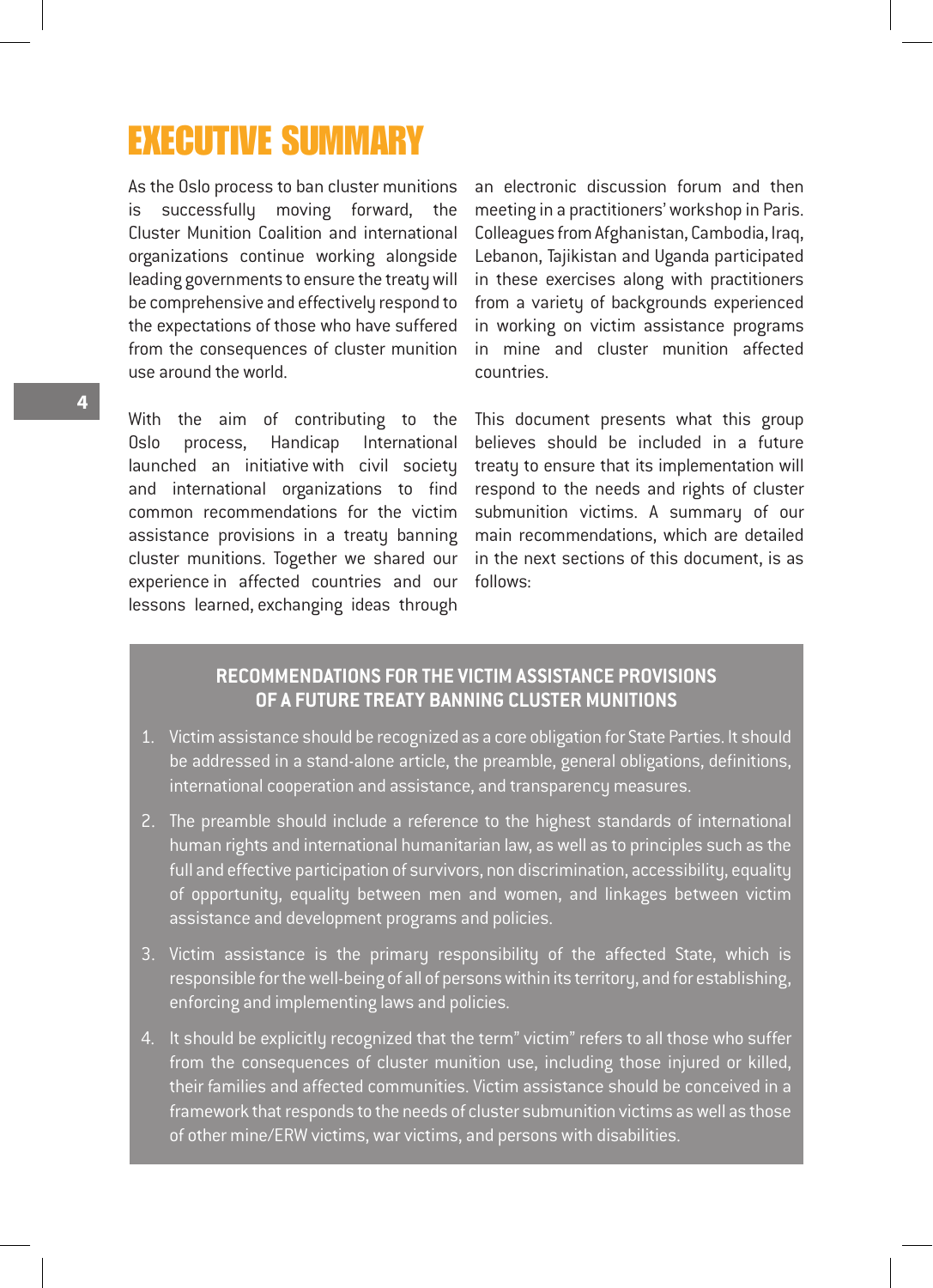- 5. The goal of victim assistance is for victims to enjoy all human rights and fundamental freedoms and to guarantee respect for their inherent dignity. Victim assistance elements include, without being limited to: data collection, emergency and long term medical care, physical rehabilitation, psychological support, social inclusion, economic inclusion, and establishment, enforcement and implementation of relevant laws and public policies.
- 6. Specific measures should be in place to ensure women, children and populations in situation of vulnerability, like internally displaced persons and refugees, have full access to all services provided to cluster submunition victims.
- 7. In developing victim assistance, no discrimination should be made in any manner between cluster submunition victims, other war-injured persons and persons with disabilities. States should build on existing standards and national infrastructure to address victim assistance.
- 8. Each affected State should have the primary responsibility for developing its victim assistance plan of action, and for undertaking resource mobilization at national and international levels for its effective implementation.
- 9. The international community should strongly support these efforts through cooperation and assistance including information, technical advice, financial and material support, training and awareness raising activities.
- 10. State Parties should have the obligation to monitor and report publicly on their plans for victim assistance and on their progress in implementing those plans. They should disseminate their reports in accessible formats both nationally and internationally and should assist civil society in their efforts for independent monitoring.

This group hopes that the States committed to the Oslo process will be inspired by these recommendations to ensure that as negotiations go forward redress for the humanitarian impact of cluster munitions on individuals and communities will be at the core of the process.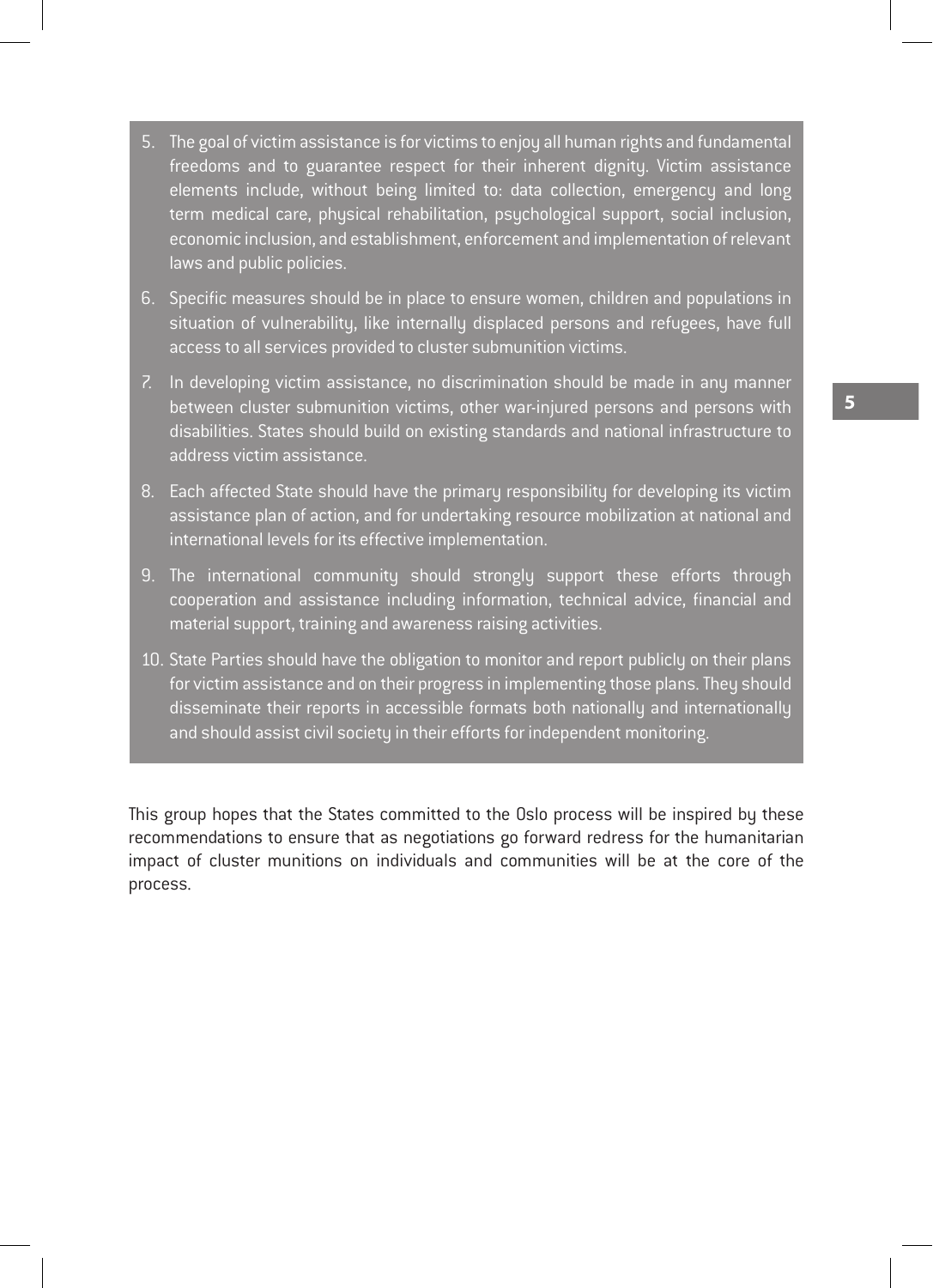### Workshop participants

**Margaret Arach Orech**, Ugandan Landmine Survivors Association, UCBL, Uganda **Wendy Batson**, Handicap International, United States **Tracey Begley**, Landmine Survivors Network, United States **Hervé Bernard**, Handicap International, France **Anne Capelle**, Consultant, Belgium **Denise Coghlan**, Jesuit Relief Services/Cambodian Campaign to Ban Landmines, Cambodia **Christopher Horwood**, IRIN, United Nations, Kenya **Mahmud Abdul Karim**, International Health Care and Social Organization, Iraq **Shokuko Koyama**, Crisis Reconstruction program, International Labor Organization, Switzerland **Gustavo Laurie**, United Nations Mine Action Service, Switzerland **Fred Lubang**, Nonviolence International Southeast Asia/Thai Campaign to Ban Landmines, Thailand **Robert Mtonga**, Zambian Campaign to Ban Landmines, Zambia **Reykhan Muminova**, Tajikistan Mine Action Center, Tadjikistan **Wanda Muñoz**, Handicap International, France **Nhar Nhy**, Jesuit Relief Services/Cambodian Campaign to Ban Landmines, Cambodia **Antoine Peigney**, French Red Cross, France **Hans Risser**, United Nations Development Program, Switzerland

#### *Workshop facilitators*

**Wendy Batson**, Handicap International, United States **Wanda Muñoz**, Handicap International, France

#### *Thanks to the following persons, who also contributed and provided their feedback for this document:*

**Firoz Ali Alizada**, Handicap International, Afghanistan **Stan Brabant**, Handicap International Belgium **Reuben McCarthy**, United Nations Development Program, South Africa **Anna Perrenoud**, Handicap International, Serbia **Ken Rutherford**, Landmine Survivors Network, United States **Anissa Saabayon**, Norwegian People's Aid, Lebanon **Aleema Shivji**, Emergency Department - Handicap International, South Sudan **Ayman Sourur**, Protection, Egypt **Paul Vermeulen**, Handicap International, Switzerland

Acknowledgements: Handicap International would like to thank the Norwegian Ministry of Foreign Affairs for their continuous interest in victim assistance and for generously supporting this project. Much thanks to all participants in the Paris workshop and to those who shared their expertise throughout this initiative, including HI's technical advisors and colleagues on the field. Wendy Batson and Wanda Muñoz facilitated the workshop and wrote this report, and would like to thank Rae McGrath and Marion Libertucci for their input, Anne Villeneuve for having the initial idea, and Camille Gosselin for his logistical support.

#### *Contact*

Wanda Muñoz, Victim Assistance Project Officer, Handicap International +33 6 84 04 61 41 / wmunoz@handicap-international.org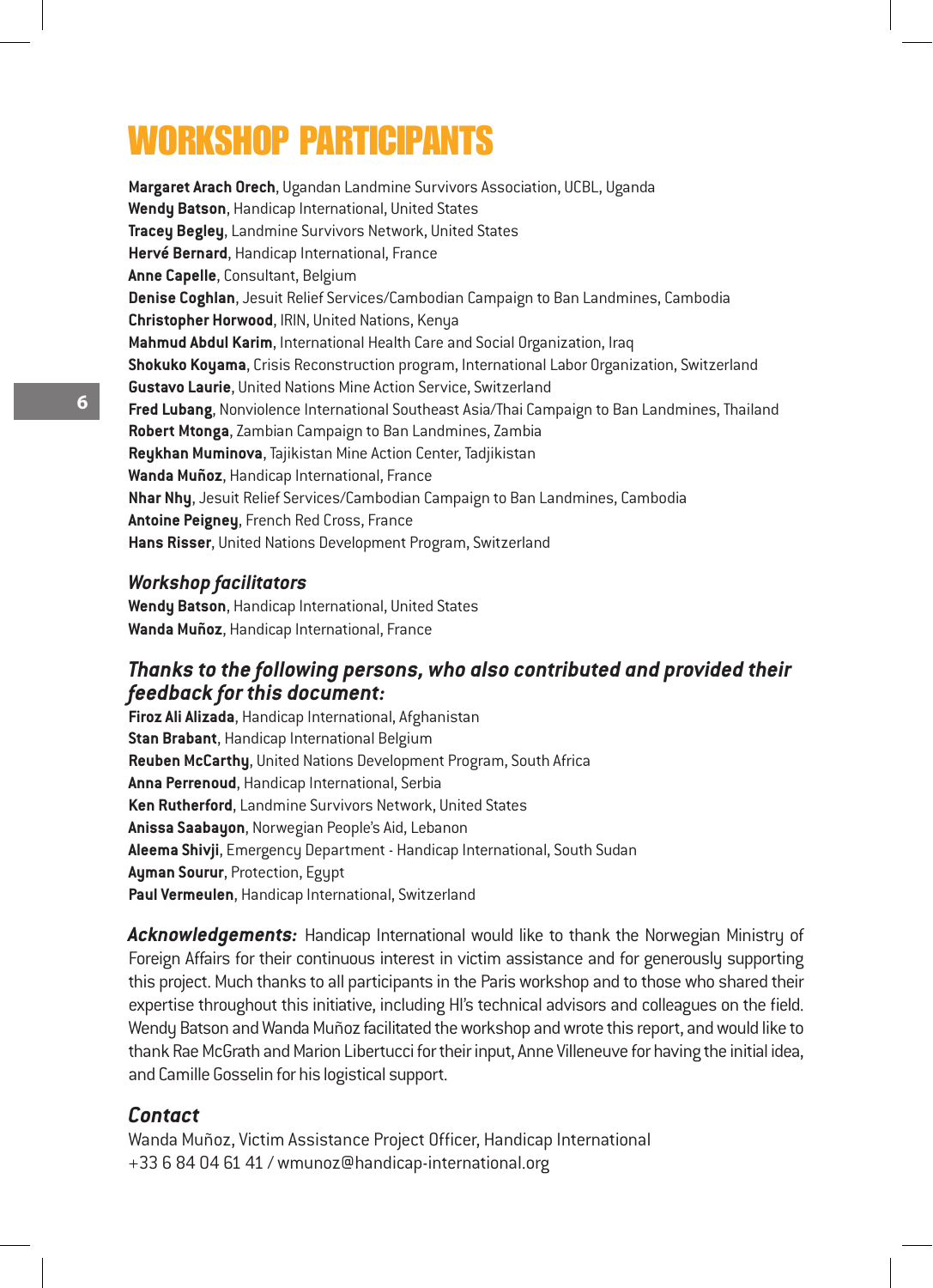### Introduction

#### **The impact of cluster munitions**

Cluster munitions are weapons that comprise multiple explosive submunitions dispensed from a container. These submunitions are designed to be dispersed in large quantities and explode before, on or after impact.

Cluster munitions have intrinsic properties which result in high failure rates: large numbers of them do not explode on impact, or soon afterwards, as designed. When they fail and remain on the ground following conflict, they have properties similar to antipersonnel landmines but with the potential to cause greater damage.

Cluster munitions have an impact in a wide area and do not discriminate between combatants and civilians; they are a direct cause of injuries, disability and death in affected countries, compromise the socioeconomic development of the areas they contaminate, and impede the safe return of displaced persons and refugees during the war and many years after. Fatal Footprint: The Global Human Impact of Cluster Munitions, a research report recently released by Handicap International, showed that 98% of identified casualties of cluster munitions are civilians, 27% of whom are children.

#### **The Oslo Process and the Cluster Munition Coalition**

The Oslo conference on cluster munitions organised by the Norwegian Ministry of Foreign Affairs on 22-23 February 2007 launched a process that aims to achieve "a legally binding instrument that will prohibit the use, production, transfer and stockpiling of cluster munitions that cause unacceptable harm to civilians" by 2008. The States also committed themselves to "ensure the adequate provision of care and rehabilitation to survivors and their communities". As of November 2007, more than 80 States have already endorsed this commitment.

The Cluster Munition Coalition (CMC) is an international civil society movement committed to prohibiting cluster munitions. Today, it comprises more than 200 members in 50 countries. The Cluster Munition Coalition calls for the conclusion of an international treaty banning cluster munitions by 2008; urges States to join the Oslo process; take immediate national steps to stop the use, production and transfer of cluster munitions; and commit resources and capacities to assist communities and individuals affected by cluster munitions.

#### **The Paris practitioners' workshop on victim assistance**

As part of Handicap International's contribution to the Cluster Munition Coalition and the Oslo Process, and thanks to the Norwegian government's generous support, Handicap International initiated a task force of organizations and individuals with wide experience on victim assistance in countries affected by mines, cluster munitions and other remnants of war.

The goal of this initiative was to build on the field experience of all of us, the lessons learned from the Mine Ban Treaty and the Nairobi Action Plan and on the Convention on the Rights of Persons with Disabilities to agree on recommendations for the victim assistance provisions in a treaty banning cluster munitions. The initiative included a one-month electronic discussion, bilateral meetings in the international conferences part of the Oslo process, and a one-day workshop in Paris. We hope these recommendations will inspire States to ensure that the future treaty will respond effectively to field requirements, be in accordance with the highest human rights standards, and guarantee the immediate and long-term improvement in the life of all victims of cluster munitions.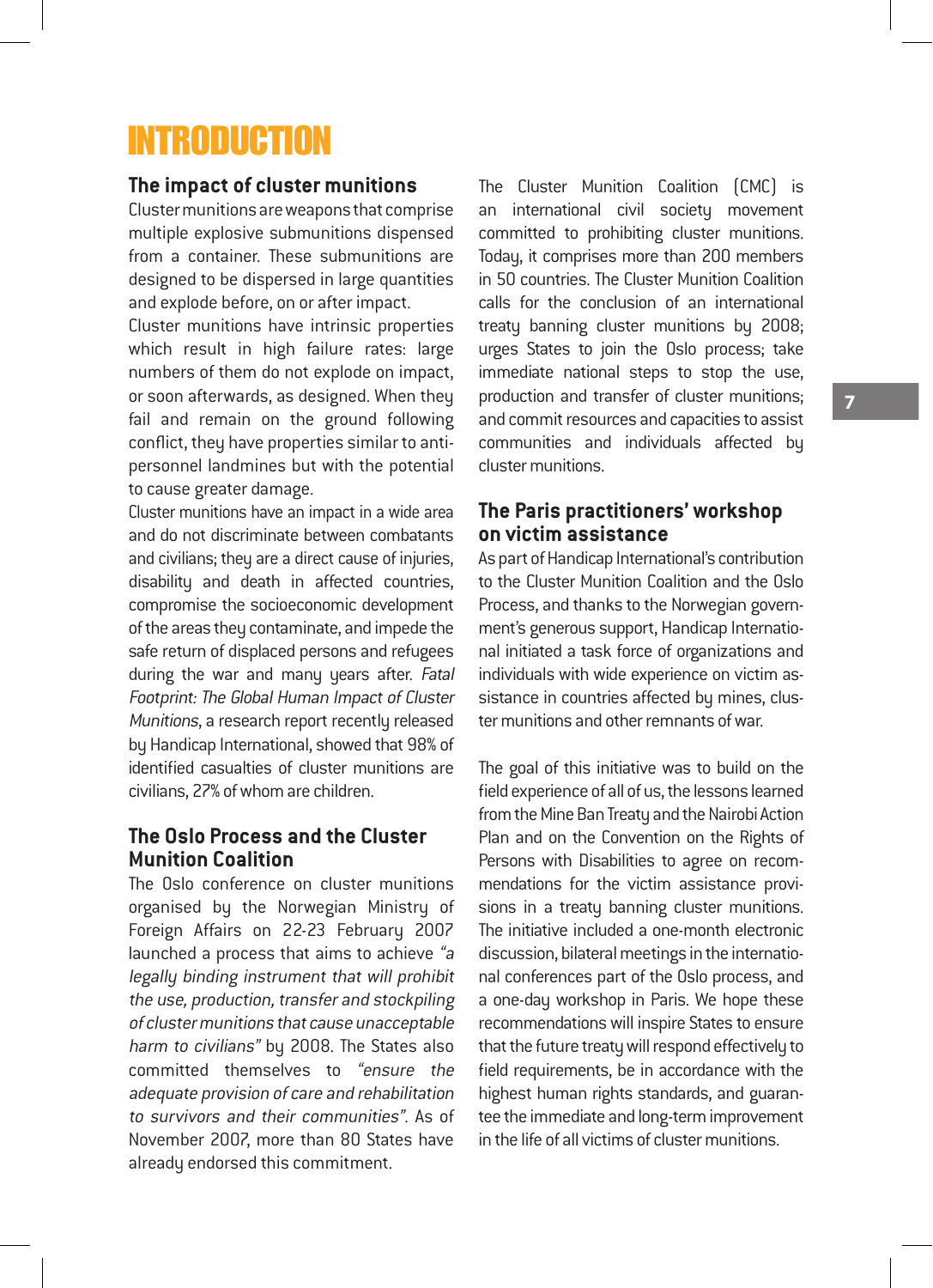### **I. PREAMBLE**

#### **A) The following international references should be included in the Preamble:**

- The Universal Declaration of Human Rights and the International Covenants, that proclaim that every person is entitled to all human rights and fundamental freedoms without distinction of any kind;
- The International Convention on the Rights of Persons with Disabilities and its Optional Protocol, which provide a legal framework to effectively implement survivor assistance by articulating how all human rights apply to persons with disabilities;
- The 1983 ILO Vocational Rehabilitation and Employment (Disabled Persons) Convention, recognizing that cluster submunition survivors and other warinjured persons have repeatedly identified economic inclusion as the most urgent need in their daily lives;
- A recognition of the need to implement victim assistance in accordance to the highest standards of international human rights law and international humanitarian law. This intends to bring the attention of State Parties to the fact that victim assistance:
	- Covers all areas of life and is effectively linked to all human rights (economic, social, cultural rights, civil and political rights);
	- Should be in place both in times of peace and war; and in emergency, reconstruction and development phases;
	- Is linked to other obligations of States under international law.

#### **B) The following principles should also be mentioned in the Preamble:**

- The full and effective participation and inclusion of survivors in all victim assistance processes and decisionmaking;
- Non discrimination among survivors of cluster submunitions, other war-injured persons, and all other persons with disabilities in the implementation of victim assistance programs including through reasonable accomodations;
- All facilities and services should be accessible for cluster submunition survivors and other persons with disabilities, both in urban and rural areas. (This includes removing physical barriers and facilitating transport to access schools, housing, medical facilities, rehabilitation services, public administrations and workplaces; raising awareness throughout society, including at the family level, on the rights of persons with disabilities; and ensuring that high costs of services and transportation are not an impediment for survivors to access public services);
- Victim assistance should ensure equality of opportunity and equality between men and women in all aspects of life;
- Existing development plans, programmes, legislation and policies should include a disability perspective that will effectively work towards the implementation of victim assistance; at the same time, specific initiatives aiming to ensure access to services for persons with disabilities should be in place if necessary.

The Preamble should also recognize that one of the aims of this treaty is to respond to the needs and rights of cluster submunition victims.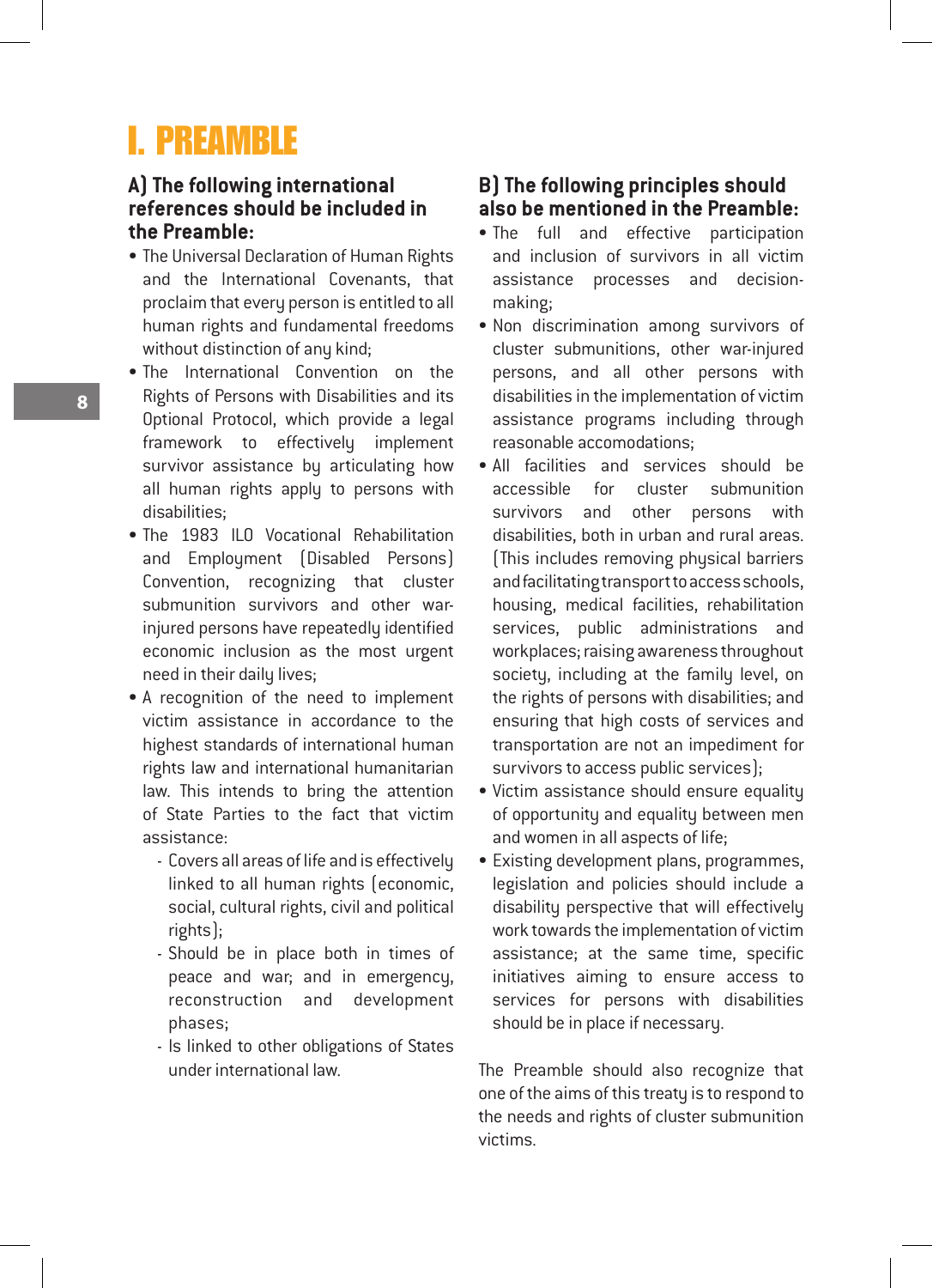### II. General obligations

Victim assistance should be mentioned in an article on general obligations to emphasize that victim assistance is as important and compulsory for State Parties as other obligations, like clearance or stockpile destruction.

### III. Definitions

#### **Victim**

States should recognize that the word "victim" refers to all those who suffer from the use of cluster munitions. A definition may mirror the International Campaign to Ban Landmines (ICBL) understanding of the term "victim", which was endorsed at the Nairobi Review Conference. It may read as follows: "Victims of cluster munitions are all those who, either individually or collectively, have suffered physical, emotional and psychological injury, economic loss or substantial impairment of their fundamental rights through acts or omissions related to cluster munition utilization."

This would include all those injured or killed as well as their family members, who suffer from psychological trauma and increased socioeconomic hardship as a result of having to compensate for the lost revenue of the injured/killed person, and by covering for the costs for the treatment of her injuries and rehabilitation. The children of those injured or killed often have to leave school to work to help support the family – therefore, they are also victims of the use of these weapons.

The treaty should recognize the devastating impact of cluster munitions on individuals, as well as in the community and country at large.

Victim assistance should be conceived in

a wide sense to respond to the needs of cluster submunition victims, as well as to those of mine/ERW victims, war victims, and persons with disabilities in general.

#### **Victim assistance**

Building on the Nairobi Action Plan, we recommend that a treaty banning cluster munitions recognizes that the main elements of victim assistance are, without being limited to:

- **Data collection** to understand the extent of the challenges faced, as well as for monitoring and planning purposes;
- **Emergency and long term medical care**, including medical surgery, post surgery care, early rehabilitation and pain management; as well as the development of first aid and pre-hospital networks and hospital trauma care services for all types of injuries in peace time;
- **Physical rehabilitation**, including physiotherapy, prosthetics, and assistive devices and community-based rehabilitation;
- **Psychological support**, including through professional and traditional networks, social workers, and peer support;
- **Social inclusion**\* and access to social services, particularly inclusive education;
- **Economic inclusion**\*, including through access to vocational training, employment, self-employment and capital;
- **Establishment, enforcement and implementation of relevant laws and public policies**, including taking all appropriate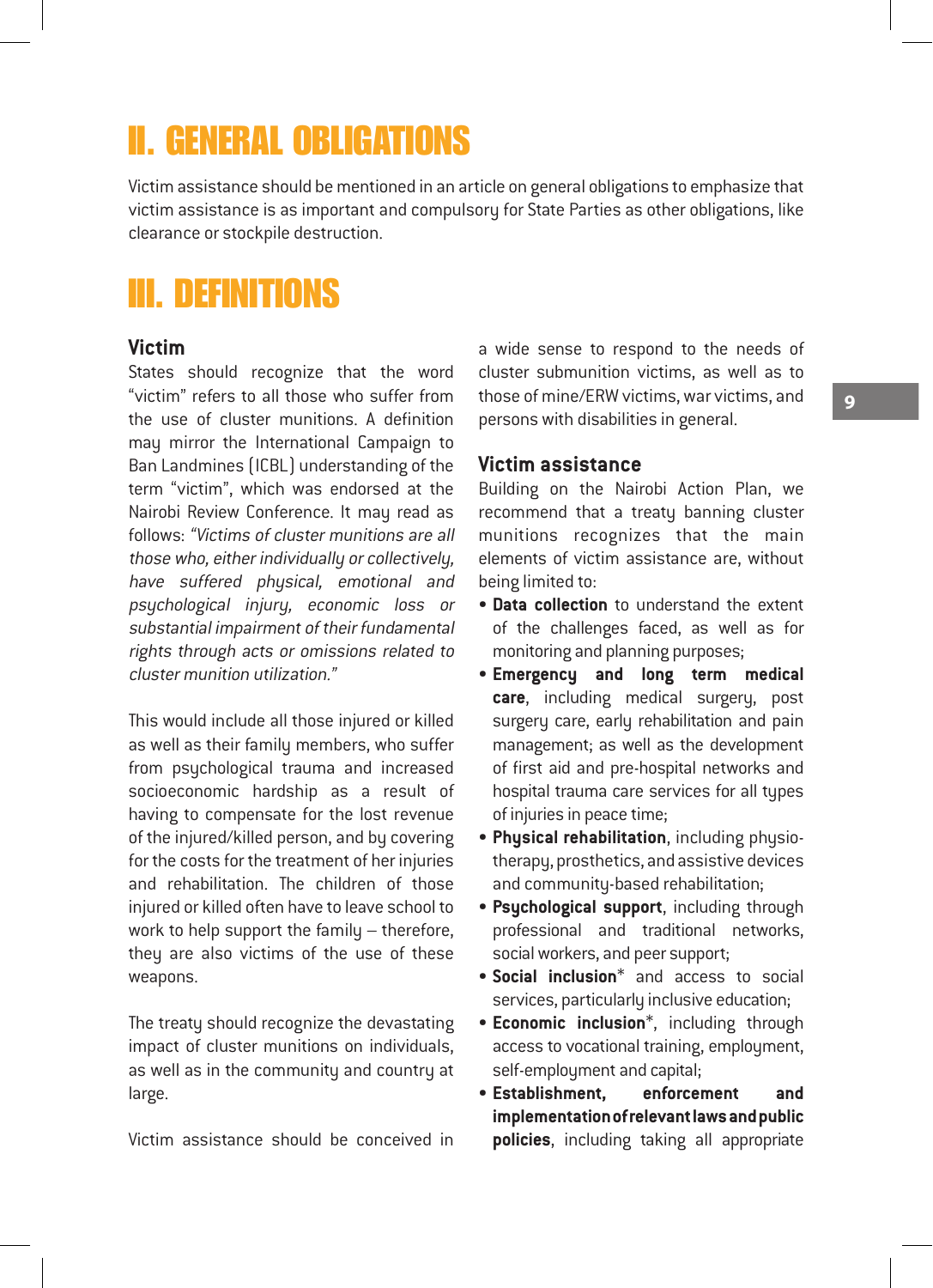legal and administrative measures, to eliminate all forms of discrimination against persons with disabilities.

\* Note that the word "inclusion" replaces the word "reintegration" used in the Mine Ban Treaty framework to indicate a State's and society's obligation to remove all physical, environmental and attitudinal barriers that prevent the full and effective participation of persons with disabilities in society, rather than placing responsibility strictly on the individual to adapt or "reintegrate" him/ herself into exiting systems. This concept is reflected in and in accordance with the International Convention on the Rights of Persons with Disabilities.

Victim assistance programs should also include assistance to restore the well-being of the civilian population affected, and the community as a whole. Other than clearance of all devices, marking of dangerous areas, and risk education, this would include reconstruction of damaged public and private property, development of socioeconomic alternatives for those denied access to their land, ensuring safe access to roads, water sources, schools and markets, and guaranteeing the safe return of internally displaced persons and refugees.

Working to improve the well-being of the community as a whole also means that survivors will improve their living standards in a sustainable manner, that cohesion within the community will not be challenged by creating special "categories" of victims, and that there will be coherence between victim assistance and other development and poverty reduction strategies.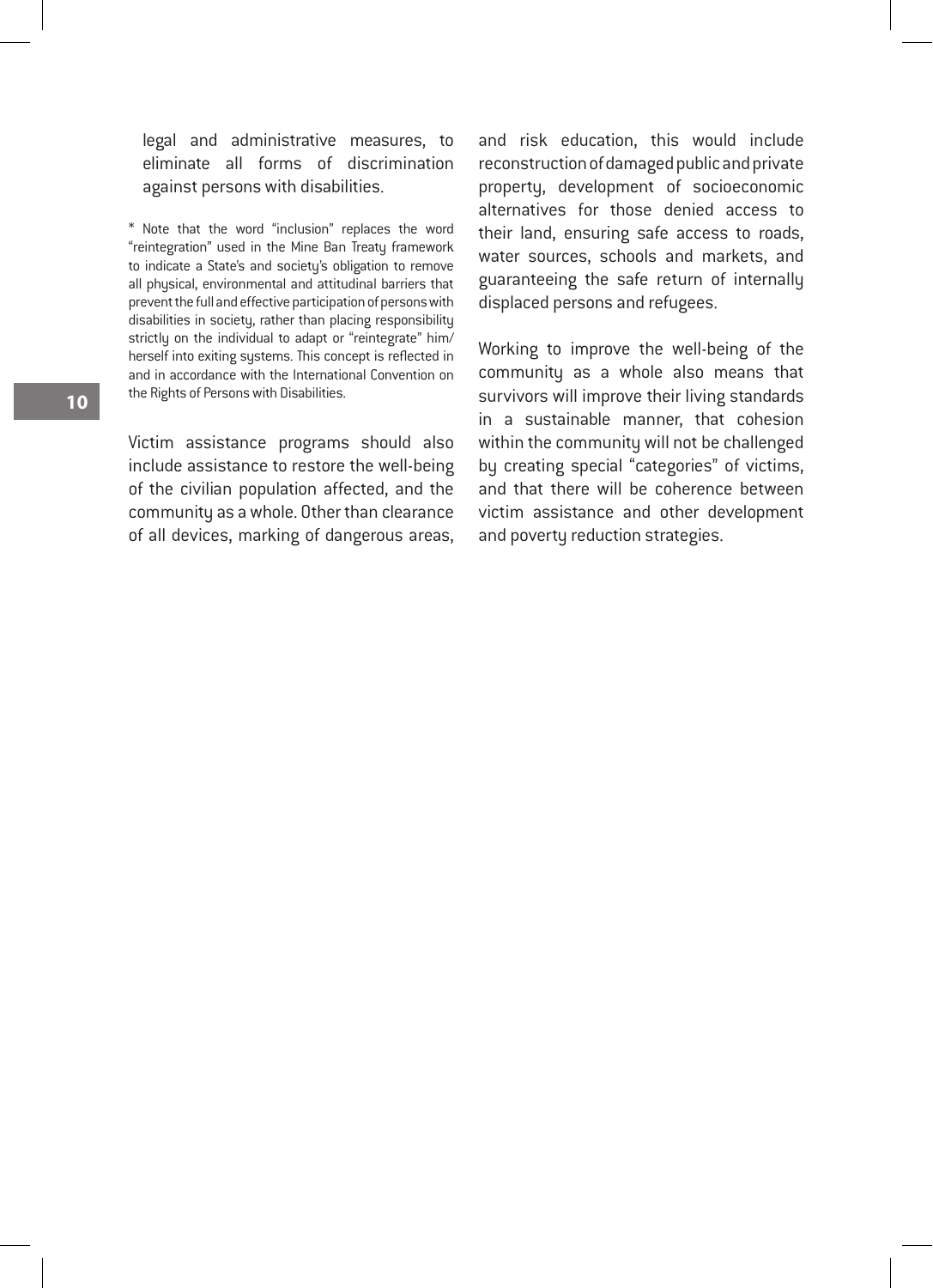### IV. Victim assistance article

Recognizing that many cluster submunition victims were already in a situation of poverty before their accident, and that persons with disabilities are disproportionately represented among the most marginalized and poor of any given community, victim assistance should be a core obligation of the treaty, demanding the same level of commitment from State Parties as other obligations.

Victim assistance should be discussed in a detailed stand-alone article based on human rights. This would recognize that the primary responsibility for victim assistance lies within the State on which territory the victims live - indeed, it is this State that must establish, enforce and implement relevant laws and public policies. This would recognize a relationship between victims with specific rights and States with specific duties towards victims.

#### **Goal**

The goal of this article should be to promote, protect and ensure the full and equal enjoyment of all human rights and fundamental freedoms by all cluster submunition victims, and to promote respect for their inherent dignity, for the effective implementation of the main elements of victim assistance, which include, without being limited to:

- Data collection
- Emergency and long term medical care
- Physical rehabilitation
- Psychological support
- Social inclusion, including inclusive education
- Economic inclusion
- The establishment, implementation and enforcement of laws and public policies

State Parties should be required to consult and actively involve victims, including women and children, throughout the planning, implementation and monitoring of victim assistance processes.

As described in section III, victim assistance should also include assistance to restore the socioeconomic well-being of the civilian population affected and the communities where they reside.

#### **No discrimination and link with other development and poverty reduction initiatives**

In developing assistance for cluster submunition survivors, no discrimination should be made against other war-injured or persons with disabilities resulting from any other causes. Victim assistance must take place within the broader context of national development – particularly initiatives for rural areas- and within the context of assistance to other war victims and all persons with disabilities.

The treaty should aim for existing public services to meet the needs of all citizens, including cluster submunition survivors and other persons with disabilities. This will ensure victim assistance efforts will benefit a wider population, resulting in a more efficient use of limited resources. It will also facilitate coherence between victim assistance and other initiatives to guarantee access to all services to persons with disabilities, facilitating sustainability in the long run.

#### **Gender perspective and attention to groups in vulnerable situations**

A gender perspective should be included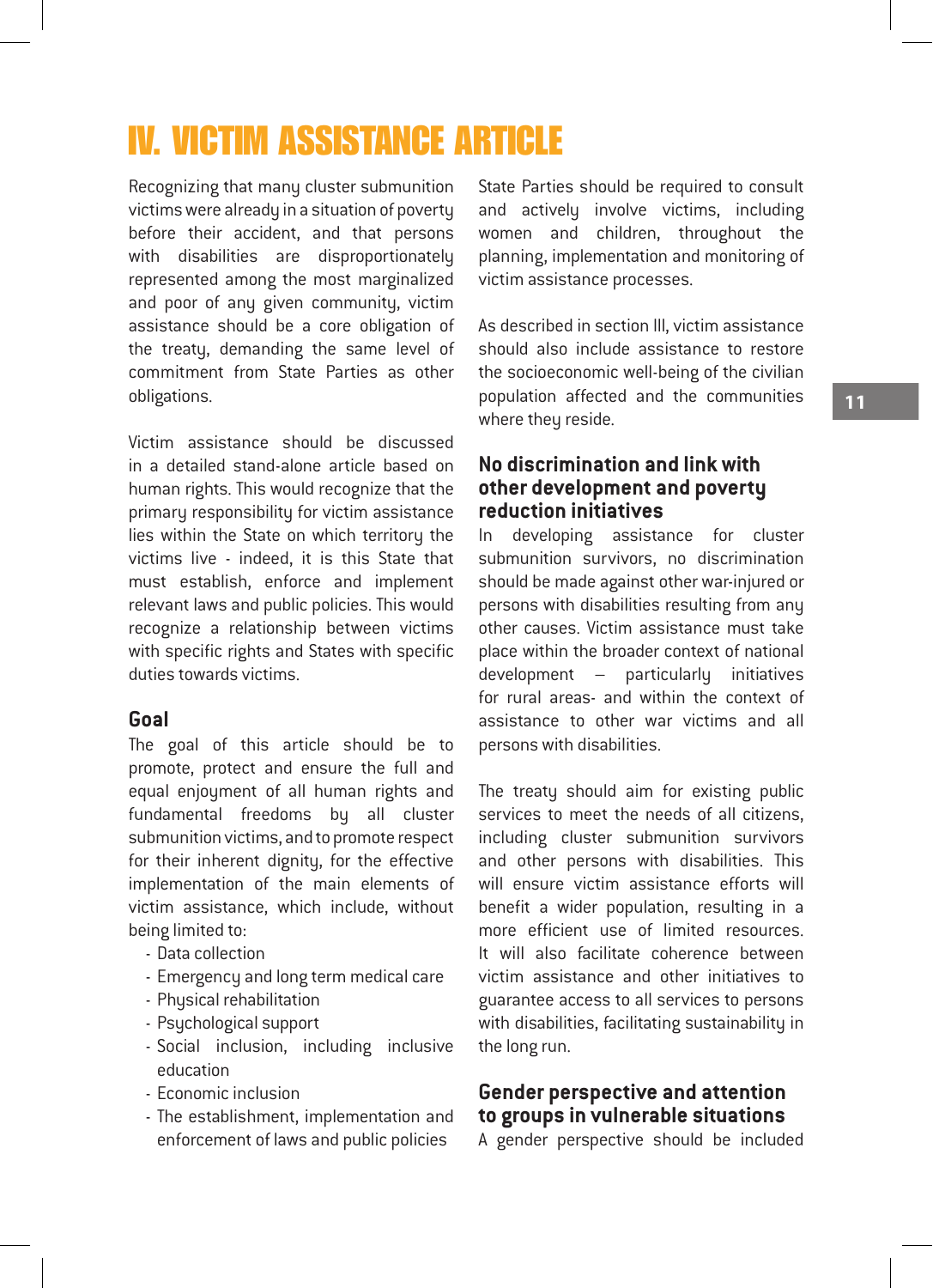in all victim assistance initiatives. Indeed, female survivors are subject to multiple discrimination, and this treaty should require specific measures to ensure that female survivors have access to all services provided to cluster submunition survivors. This includes analyzing the impact of programs and policies on women and ensuring that women can have equal access to those initiatives.

In addition, State Parties should ensure that victim assistance is available and accessible for children and for the elderly, as well as for displaced persons, refugees and other populations in situation of vulnerability such as ethnic or religious minorities.

#### **Plans of Action**

Meeting the victim assistance obligations can be facilitated by writing specific, measurable, achievable, realistic, and time-bound national plans of action which should be followed by the national and international mobilization of resources for implementation. These plans should be developed with the participation of all stakeholders involved at community, national, regional and community level, and with the full participation of victims themselves.

Where national victim assistance plan of actions already exist, such mechanisms should be expanded to include cluster submunition survivors and their communities. A Victim Assistance Plan of Action should include specific objectives, activities to achieve those objectives, organizations or institutions involved, and existing and required resources.

These plans should be linked with other emergency, reconstruction, development and poverty reduction initiatives, such as

Poverty Reduction Strategy Papers and United Nation Development Assistance Frameworks.

As of November 2007, nine countries affected by cluster munitions have already signed the Convention on the Rights of Persons with Disabilities. This Convention provides a framework that countries can use to fulfill their victim assistance obligations; this should be encouraged to avoid duplication of efforts.

#### **Stakeholders**

State Parties should recognize that, although the primary responsibility for victim assistance lies within the affected States, other States should provide cooperation and assistance for affected States to implement their obligations (see section V of this document).

This article should also recognize that in the implementation of victim assistance, States may be assisted by international and regional organizations, civil society organizations, and organizations of survivors and other persons with disabilities. In working with civil society organizations, which will include organizations of survivors and other persons with disabilities, State Parties should facilitate a capacity development component.

#### **Resource mobilization**

Based on the victim assistance plans of action mentioned above, affected State Parties should have the primary responsibility for resource mobilization at national and international level. The international community should respond to the requirements of affected States that lack resources to implement their plans of action (see section V of this document).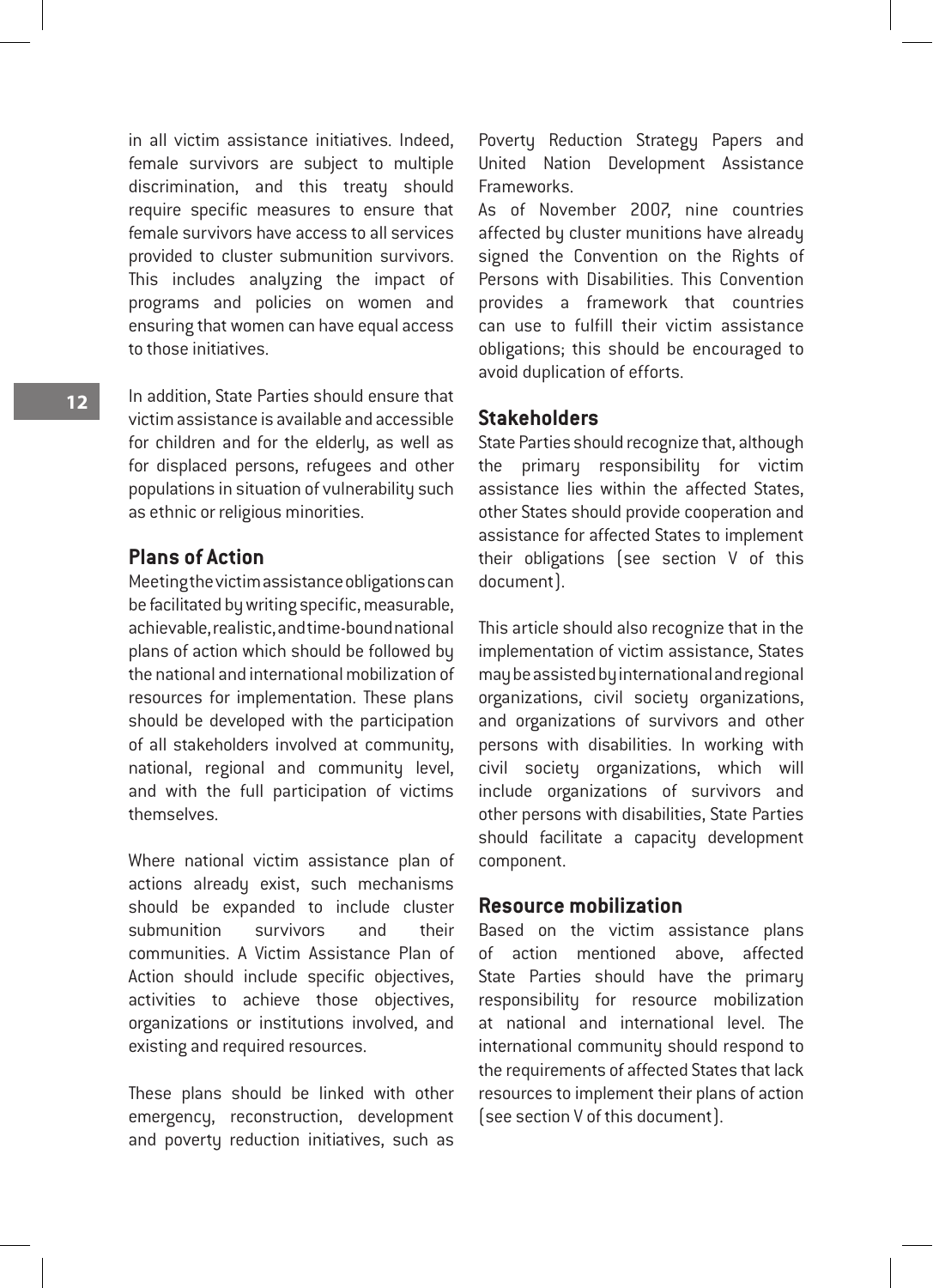International human rights law recognizes that the implementation of certain human rights – and therefore, of victim assistancehas resource implications. This is why it allows for the progressive realization of these rights. While States are expected to implement all human rights progressively, they have the immediate obligations to: - Not discriminate against cluster

- submunitions victims in any programs and policies,
- Take and demonstrate deliberate, concrete and targeted steps towards the full realization of the human rights of cluster submunitions victims,
- Monitor and report progress in the realization of these rights.

It is important to note that victim assistance also involves initiatives such as amending or passing legislation and ensuring public policies to eliminate discrimination against persons with disabilities.

The steps mentioned above are feasible for all States if the political will and commitment exist.

13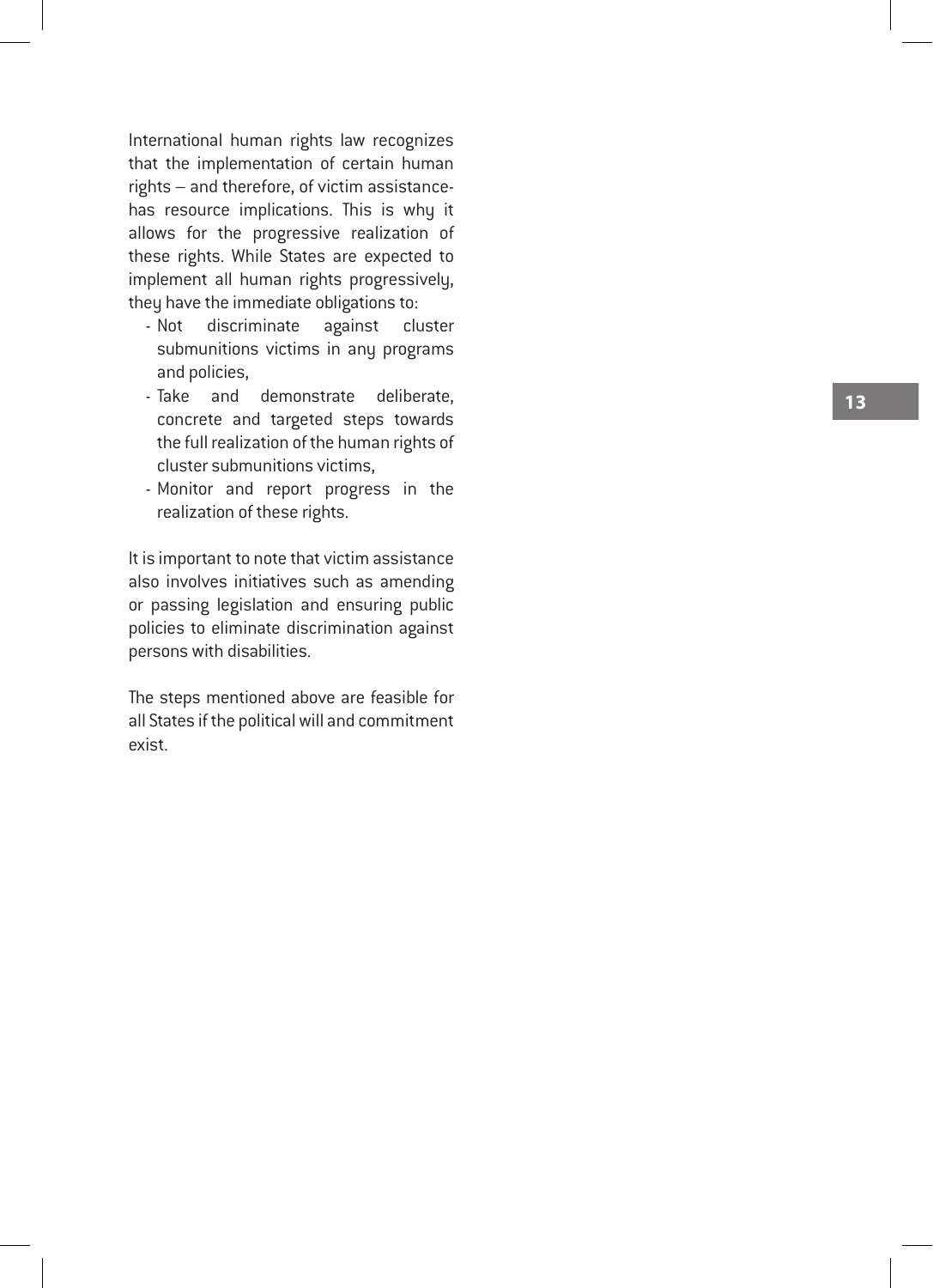### V. International cooperation and assistance

#### **Definition of international cooperation and assistance**

In their efforts to fulfill their victim assistance obligations, affected States should be supported by the international community. The treaty banning cluster munitions should include an obligation for the international community to provide assistance and cooperation through the provision of information, consultations, research, technical advice, financial and material support, training and awareness raising activities, as well as through the support for building national capacities in any other manner.

In all their international cooperation and assistance efforts and their funding for development and poverty reduction initiatives, all States should ensure that there is a disability perspective to ensure that cluster submunition survivors and other persons with disabilities will effectively benefit and participate in them. This disability perspective should be reflected in the full range of international community mobilization, from emergency response to reconstruction and long term development efforts.

#### **Stakeholders**

In addition to affected States, which have the primary responsibility for victim assistance to their citizens, all other States in a position to do so should provide international cooperation and assistance for its implementation.

Cooperation and assistance may be done on a bilateral basis or through the United Nations system, other relevant international and regional organizations, and the civil

society at large, in particular organizations of persons with disabilities and cluster submunition survivors.

The treaty should recognize that States that have used cluster munitions and/ where cluster munitions have been produced bear a unique responsibility in ensuring that these general obligations of the international community are met.

#### **Link with other international conventions**

It should be noted that the implementation of the victim assistance provisions of this treatu will assist the international community to meet its stated commitment to the Millennium Development Goals, as well as those under the Mine Ban Treaty and the Convention on the Rights of Persons with Disabilities for those State Parties to those Conventions.

It is imperative for international cooperation and assistance efforts to be effectively coordinated and for them to build upon existing humanitarian mechanisms to avoid duplication of efforts.

The international community should ensure that start up and/or match funds are available in the short, medium and long term to assist national authorities in implementing the national action plans mentioned in section IV of this document. A procedure should be defined so that affected States can present to the international community their national action plans, clearly delineating existing national resources to be mobilized and identifying additional resources required. This would help ensure the sustainability and coordination of funding for victim assistance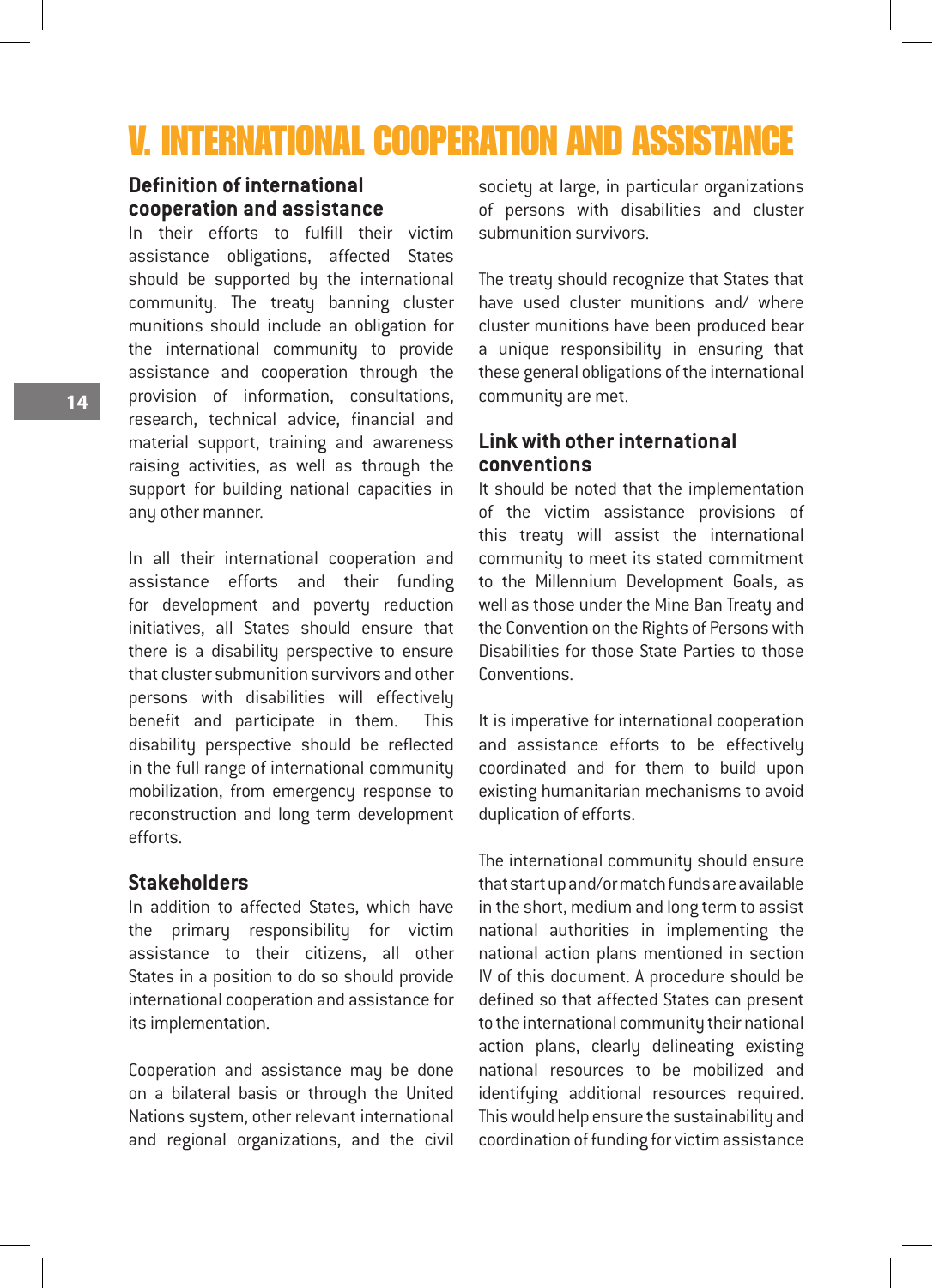activities in the emergency, reconstruction and development phases of affected States.

International cooperation and assistance does not absolve national responsibility for mobilizing national resources; rather, it is a complement to resource mobilization at a national level.

1 5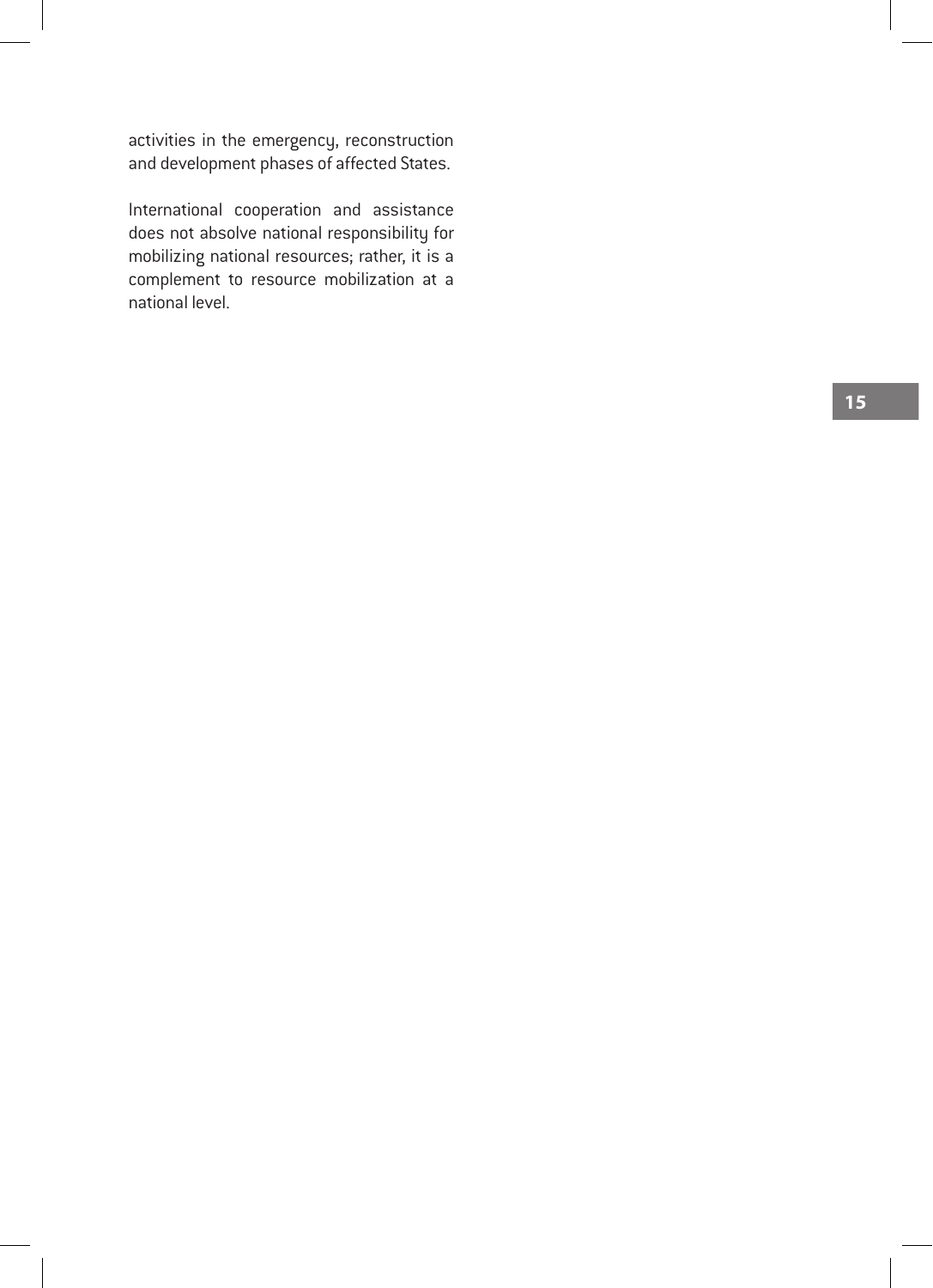### VI. Transparency measures

The treaty should recognize an obligation for State Parties to monitor and report on their plans for victim assistance and their progress in implementing those plans. To fulfill this obligation, State Parties should collect appropriate information which should also be used to formulate and implement policies that improve access to services for all victims - good impact indicators depend on good data.

For those States that are already Party to the Mine Ban Treaty and the Convention on the Rights of Persons with Disabilities, monitoring and coordination should be carried out in close linkages with existing obligations.

State Parties should assume responsibility for the dissemination of their plans of action and progress monitoring and reporting. This information should be widely available to the public within their country and in accessible formats for persons with disabilities.

#### **Monitoring**

State Parties should have an obligation to monitor their progress. Collecting data to monitor progress on a national victim assistance plan of action should be conducted routinely and systematically. This will allow State Parties to ensure and demonstrate that they are really making a difference to victims of cluster munitions, in accordance to their obligations under the treaty. Civil society, in particular survivors and other persons with disabilities, should be involved and participate fully in the monitoring process at national and international level. With regards to independent international monitoring, States should allow and assist civil society in its monitoring and assessment of national victim assistance projects and programs.

Such monitoring may build on existing initiatives such as the Landmine Monitor.

#### **Reporting**

Reporting should be based on the monitoring of specific, measurable, achievable, relevant and time-bound indicators included in the national victim assistance plan of action. The reports provided by State Parties should be disaggregated to show the fulfilment of the needs of male, female, elderly and children survivors and ensure populations in vulnerability situations within the particular context of each country have effective access to victim assistance, as described in section IV of this document. Reports should be submitted yearly by each country.

#### **National coordination**

Affected States Parties should designate or strengthen a coordination mechanism within each State Party to promote, protect, monitor and report on the implementation of the victim assistance provision of this treaty. This mechanism should facilitate coordination among the different sectors (health, social affairs, employment...) and at different levels, and be linked to national institutions for protection and promotion of human rights. A focal should be designed to take the leadership at a national level.

#### **Linkage to other monitoring and reporting obligations**

Data collection, monitoring and reporting of this treaty should be linked to census and to disability monitoring initiatives. Data collection related to cluster survivors should rely, if possible, on disaggregated systems already available, and be linked to disability monitoring mechanisms.

Those State that are party to the Mine Ban